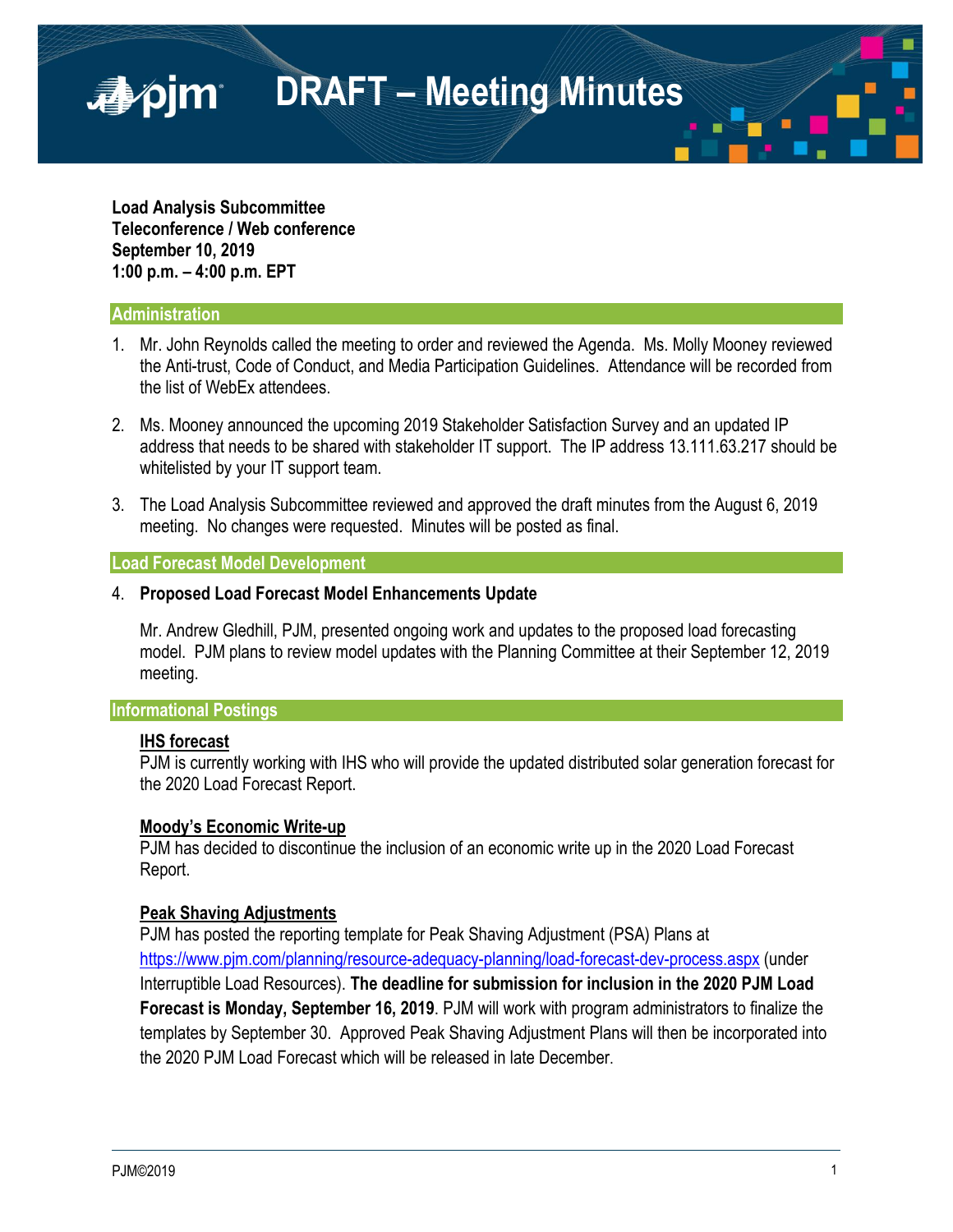# **DRAFT – Meeting Minutes**

#### **In Attendance**

■pim

David Hastings **Dhast Co.**, LLC Tom Rutigliano **Earth Networks** Dean Bickerstaff **Hartree Partners Hartree Partners** Kieran Kemmerer S&P Global Platts

Jamie Lejcar **Allegheny Electric Cooperative, Inc.** Allegheny Electric Cooperative, Inc. Randy Holliday **American Electric Power** American Electric Power Grace Coyle **Grace Coyle Company** Baltimore Gas and Electric Company Tom Jens **Black Oak Energy, LLC** Sara Bishop **Calpine Energy Services, L.P.** Calpine Energy Services, L.P. Dennis Kelter Commonwealth Edison Company Lynn Horning Customized Energy Solutions, Ltd. Carl Johnson Customized Energy Solutions, Ltd. Jonathan Sasser Customized Energy Solutions, Ltd. Jeff Matzen Dominion Virginia Power Mariah Mitchell Dominion Virginia Power Abhijit Rajan **Dominion Virginia Power** Karim Siamer **Dominion Virginia Power** Robert Thomas **Dominion Virginia Power** Jacob Watson **Eastern Kentucky Power Cooperative, Inc.** Eastern Kentucky Power Cooperative, Inc. Sally Witt **Eastern Kentucky Power Cooperative, Inc.** Eastern Kentucky Power Cooperative, Inc. Marie Rinkoski Exelon Generation Company Meghan Jurica **First Energy Corporation** Deb Kanner First Energy Corporation Mike Durinsky **First Energy Corporation** Kathleen Wehnes **Maryland Public Service Commission** David Mabry **McNees Wallace & Nurick LLC** Adrien Ford **Communist Cooperative** Cooperative Cooperative Cooperative Mike Jesensky Old Dominion Electric Cooperative Arun Nava **PPL Electric Utilities Corporation** Ray DePillo **Public Service Electric & Gas Company** Kieran Bergin Public Service Electric & Gas Company Kwok-Lam Hong **Public Service Electric & Gas Company** Leonid Lyakhovich Public Service Electric & Gas Company Alex Stern Public Service Electric & Gas Company Stephen Wreschnig **Public Service Electric & Gas Company** Tom Hoatson **Riverside Generating, LLC** Jame Huang Rockland Electric Company John Rohrbach **Southern Maryland Electric Cooperative** Southern Maryland Electric Cooperative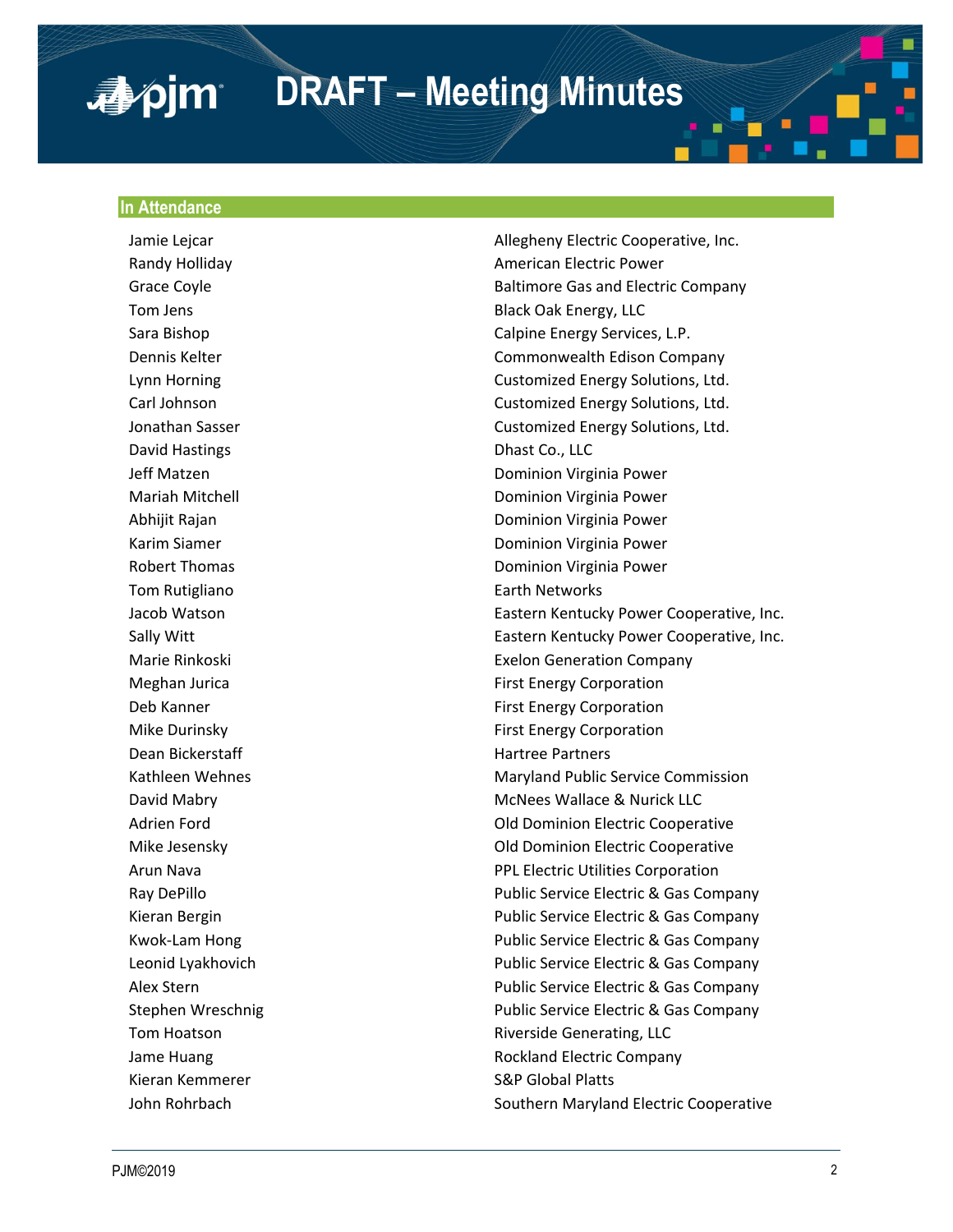# **DRAFT – Meeting Minutes**

Kenneth Foladare Tangibl

■pjm

Jennifer Hohenshilt Talen Energy Marketing, LLC Brad Swalwell **Tangent Energy Solutions**, Inc. James Wilson **Milton Energy Economics Wilson Energy Economics** 

John Reynolds, Chairman PJM Interconnection, LLC Tom Falin **PJM** Interconnection, LLC Andrew Gledhill **Andrew Gledhill** PJM Interconnection, LLC Jason Quevada **PJM Interconnection**, LLC Ken Schuyler **PJM** Interconnection, LLC Molly Mooney, Secretary **PJM Interconnection**, LLC

Author: Molly Mooney